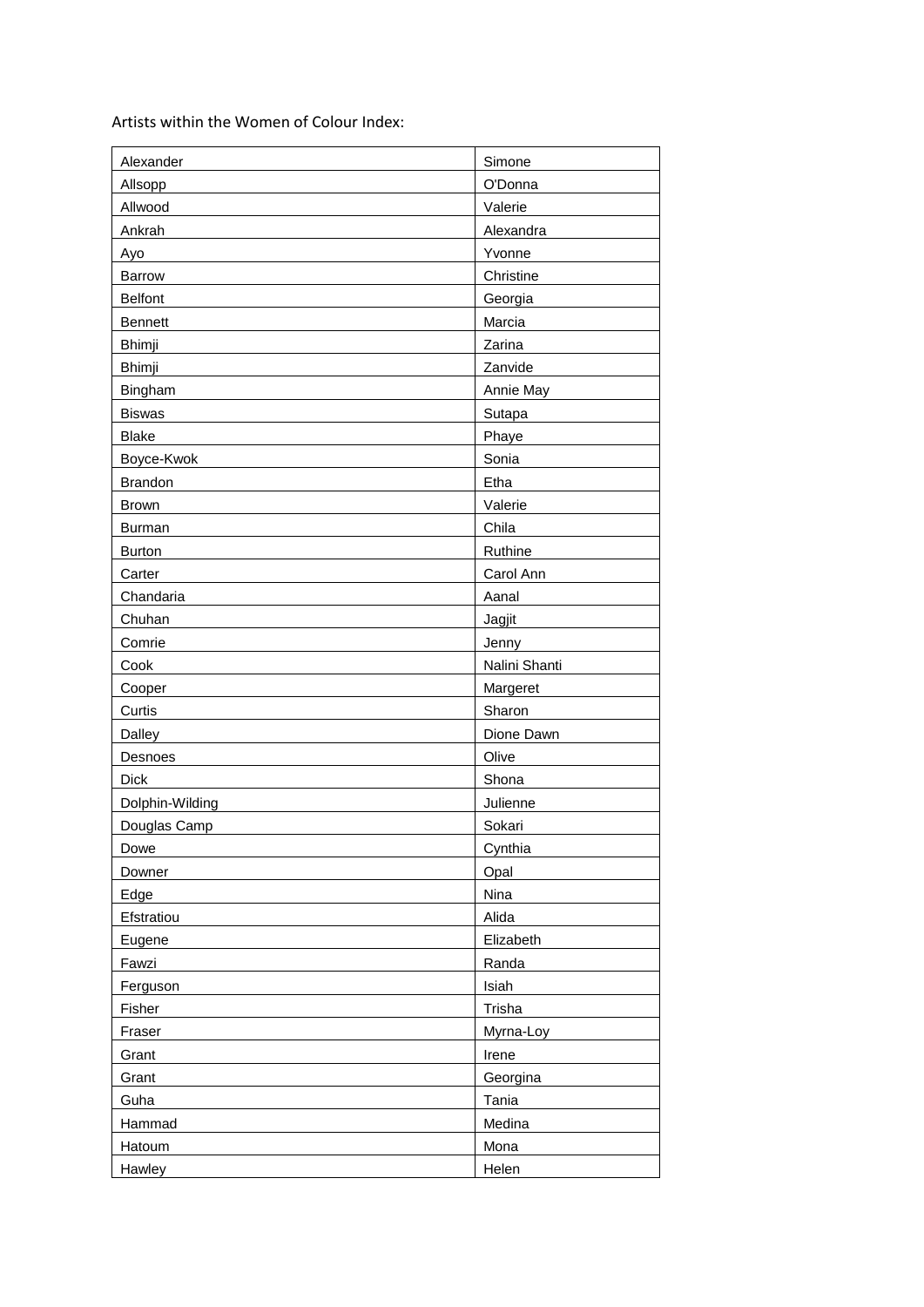| Hill            | Shareena   |
|-----------------|------------|
| Himid           | Lubaina    |
| Holiday         | Amanda     |
| Holmes          | Claudette  |
| Huang           | Limin      |
| <b>Hughes</b>   | Carol      |
| Hunjan          | Bhajan     |
| Jackson         | Valda      |
| Jafarey         | Meena      |
| Jariwala        | Caroline   |
| Jarrett         | Wendy      |
| Jawahirilai     | Lallitha   |
| Johnson         | Claudette  |
| Jones           | Michelle   |
| Kamilu          | Ihuoma Kay |
| Karimjee        | Mumtaz     |
| Kaur            | Perminder  |
| Keegan          | Rita       |
| Kempadoo        | Roshini    |
| Khan            | Addela     |
| Khanna          | Indra      |
| Lau             | Grace      |
| Lee             | Lily       |
| Lemeh           | Dori Grace |
| Leung           | Mei-Yee    |
| Lutchman        | Sharon     |
| Mabassa         | Noria      |
| Mahenthiralingh | Usha       |
| Mahlangu        | Esther     |
| Mel-Yee Leung   | Pamela     |
| Millette        | Julia      |
| Morgan          | Priscilla  |
| Nguyen          | Rosa       |
| Nguyen          | Rosa       |
| Niati           | Houria     |
| Niati           | Houria     |
| Nimarkoh        | Virgina    |
| Odondo          | Magdelene  |
| Odonkor         | Mowbray    |
| Pant            | Kamakshi   |
| Patel           | Shilmilan  |
| Patti           | Symrath    |
| Piper           | Adrian     |
| Pollard         | Ingrid     |
| Pomel           | Turu       |
| Quy             | Rose       |
| Rahim           | Sarah      |